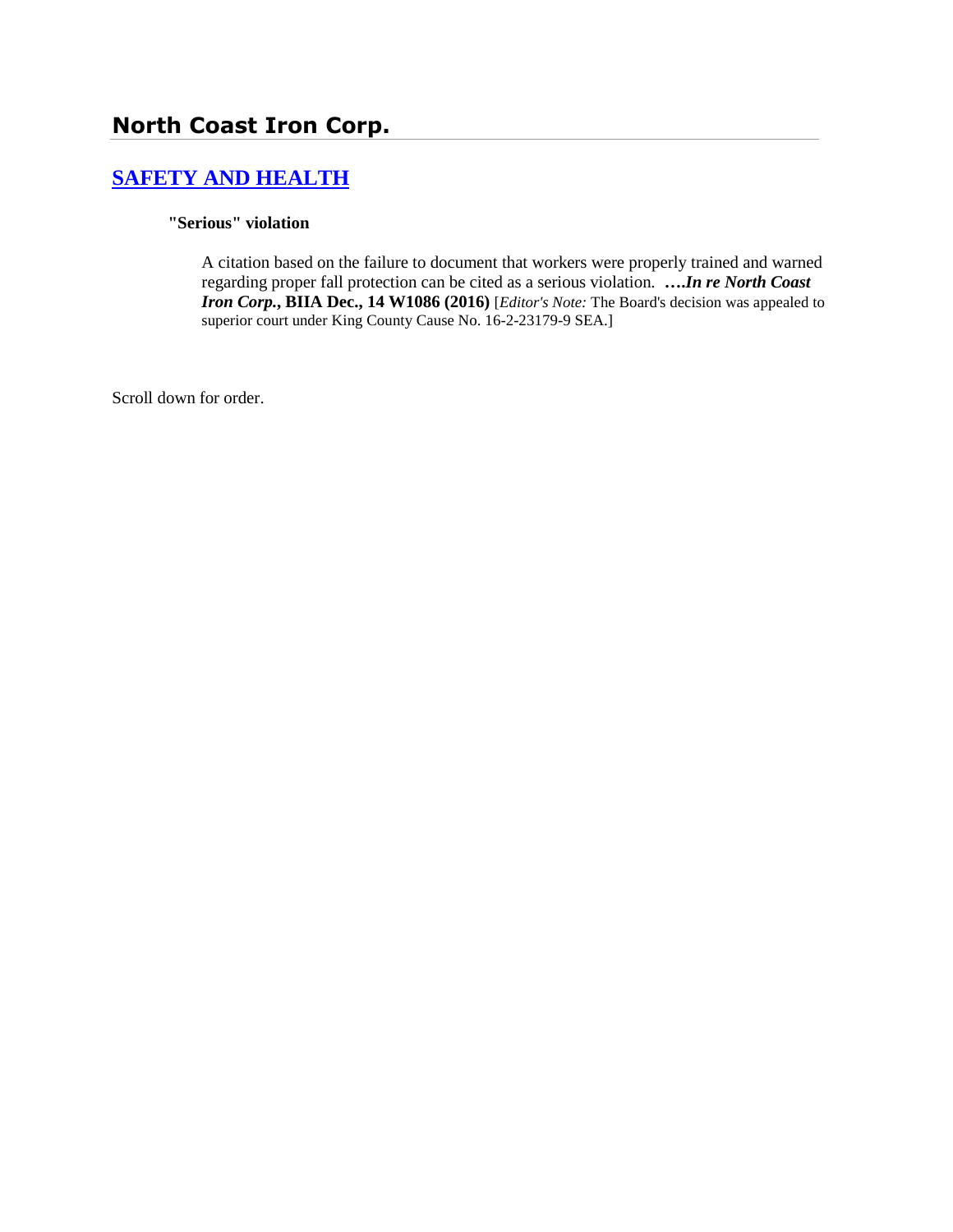#### **BEFORE THE BOARD OF INDUSTRIAL INSURANCE APPEALS STATE OF WASHINGTON**

**)**

1

# **IN RE: NORTH COAST IRON CORP. ) DOCKET NO. 14 W1086**

# **CITATION & NOTICE NO. 316961911 ) DECISION AND ORDER**

Aaron Adair, a welder, fell 72 feet to his death from a Fraco scaffold during the course of his job with North Coast Iron Corp. (North Coast). The Department of Labor and Industries investigated and issued a Citation and Notice alleging that North Coast had committed three willful and four serious violations of provisions of the Washington Industrial Safety and Health Act (WISHA), all of which focused on fall-protection concerns, and one general violation of WISHA for failure to conduct weekly safety meetings. It assessed a penalty in the total sum of \$85,200. North Coast contends that it did not commit any of the alleged violations. Our industrial appeals judge affirmed all of the Department's allegations except those identified as Item Nos. 1.2 and 2.1b. The judge determined that the employer committed both of the violations but that neither violation created a substantial probability that death or physical harm could result and it vacated them. The Department asked that Item Nos. 1.2 and 2.1b be modified from allegations of serious violations to general violations but that the items not be vacated. North Coast asserts that it did not commit any of the alleged violations. We agree with the Department that North Coast committed each of the asserted violations and have granted review because we are convinced that the violation of Item No. 1.2 is a willful violation that demonstrated intentional disregard or plain indifference to the requirements of the safety rules. We are also convinced that Item No. 2.1b is a serious violation that created a substantial probability that death or physical harm could result. Citation and Notice No. 316961911 is **AFFIRMED**.

#### **DISCUSSION**

For clarity, we have elected to discuss Item Nos.1.2 and 2.1b of the Citation and Notice out of order.

Item Nos.1.1, 1.2 and 1.3 of the Citation and Notice allege that North Coast willfully committed WISHA violations. A willful violation is voluntary action that demonstrates intentional disregard of or plain indifference to the requirements of safety rules.<sup>1</sup> Item No. 1.1 of the Citation and Notice asserted that North Coast willfully violated WAC 296-874-20054, which requires an employer to ensure that workers use a personal fall arrest system if the front edge of the scaffold on which they are performing work other than plastering and lathing is more than 14 inches away from the work face. The leading edge of the Fraco scaffold on which the welders were working was 55 inches away from the building

l 1 *In re Erection Co. (II)*, BIIA Dec., 88 W142 (1990)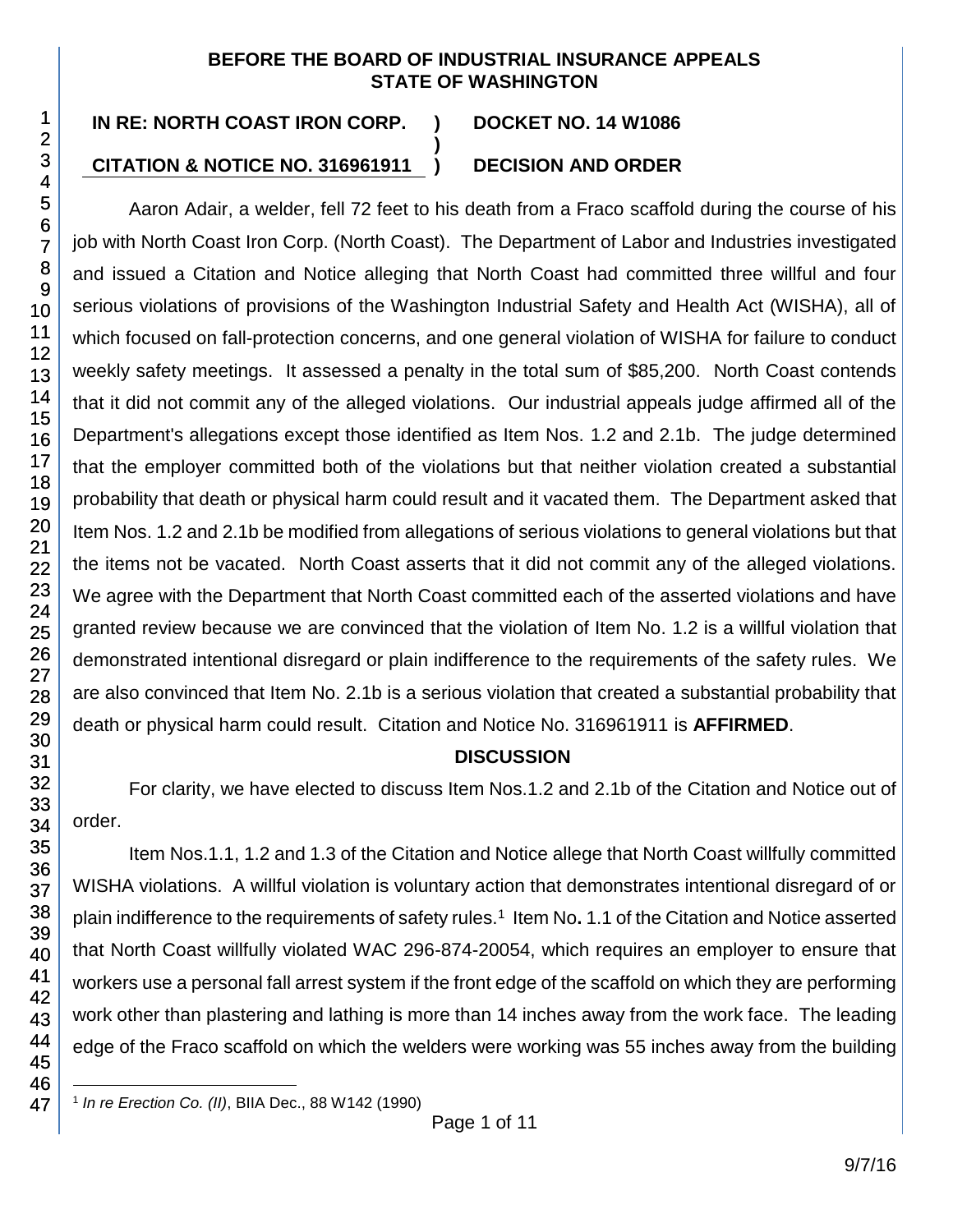on which they were welding steel for later use by bricklayers. The workers accessed the building face by standing on planks that extend from the leading edge of the scaffold they were standing on to the work face, much like a diving board extends from its foundation. Because the scaffold was located between the eighth and ninth floors of the building, workers were required to be tied off at all

The record established that North Coast did not ensure that the workers were provided with and used a proper fall restraint system. The workers borrowed vertical lifelines from the general contractor. Kent Schluter, North Coast's president and general manager, acknowledged that the company did not train any of its workers on how to safely use vertical lifelines. Two of the three lifelines had rope grab devices that the workers could attach the harnesses they wore but the third line had a hand-tied knot that served as a tie-off point. The evidence showed that when Mr. Adair had to change locations on the scaffold, he disconnected his fall arrest system, walked across the upper level of the scaffold, and tripped on welding lines as he descended to the plank. He fell between the work face of the building and the scaffold.

Standing alone, North Coast's failure to provide the workers whom it knew were working high above the ground on a scaffold with an adequate system of fall protection proved that the company acted with at least plain indifference to WISHA safety rules.

In Item No. 1.3, the Department charged that North Coast willfully did not ensure that its employees who worked on the Fraco scaffold were given specific training to understand the hazards associated with the scaffold, and the knowledge to work safely on the scaffold. Such training is required by WAC 296-874-20072.

Because the Fraco scaffold is lowered and raised by a self-propelled system that a worker standing on the scaffold controls, its manufacturer, Sun Scaffold/J&S Masonry, contractually bars anyone from working on the scaffold until a qualified representative of the manufacturer trains the worker how to operate it. The training includes a short classroom presentation that trains workers on the location of proper tie-off points, how to avoid power lines and other obstacles as the scaffold is raised or lowered, and emphasizes the need to be tied off at all times. The manufacturer's representative and the workers spend an hour on the scaffold while safe operating practices are demonstrated and practiced. The workers and North Coast knew training was required before they could safely operate the Fraco scaffold.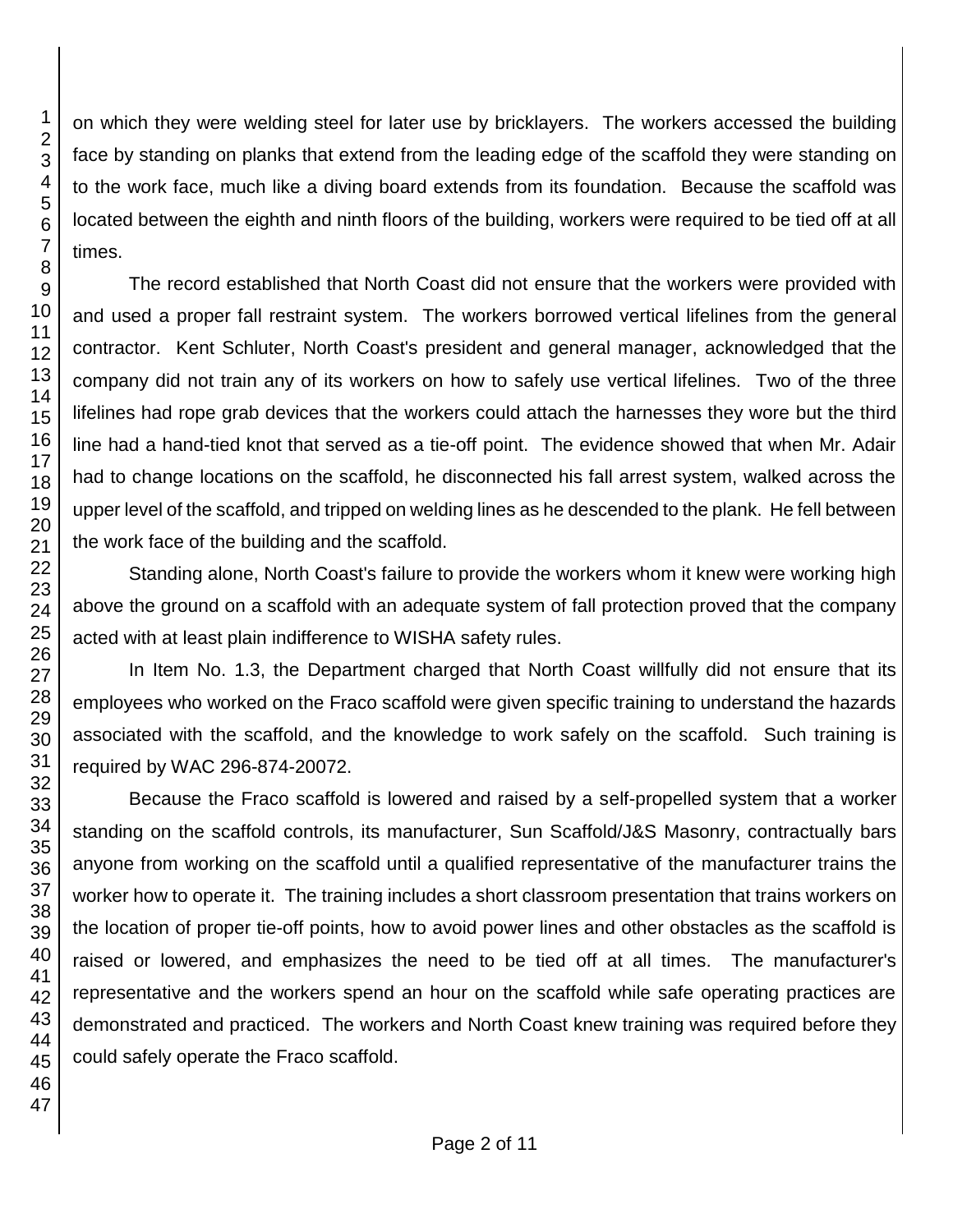In addition to Mr. Lemieux and Mr. Adair, Arthur Ayers also worked on the Fraco scaffold. Even though Brandon Elley, safety officer for North Coast, was not authorized to train workers on the safe operation of the scaffold, he showed Mr. Ayers how to operate the scaffold but he did not teach him how to recognize safety hazards that were associated with the scaffold or show him the location of tie-off points on the scaffold.

Mr. Lemieux repeatedly asked North Coast to provide him with the training he needed to work from and operate the scaffold. Mr. Lemieux said that the training was provided only after Mr. Adair was killed. Mr. Schluter acknowledged that the company did not provide workers with specific training on the safe operation of the Fraco scaffold.

North Coast acted with plain disregard to the requirements of WAC 296-874-20072. It willfully violated the safety regulation.

In Item No. 2.1a, the Department alleged that North Coast committed a serious violation of WAC 296-155-24609(1). The regulation requires that employers ensure that its workers are provided with and use a fall-protection system any time they are exposed to a hazard of falling more than four feet to the ground or to a lower level.

Mr. Ayers worked from the roof of the building on January 3, 2014, while Mr. Lemieux and Mr. Adair worked from the scaffold. Mr. Ayers did not wear any form of fall protection while he was on the roof. He worked from behind a guardrail that protected him from the edge of the roof a majority of the time. On one occasion, however, Mr. Ayers stepped over the guardrail in order to hand tools to the workers on the scaffold. By that action, he was exposed to a serious safety hazard because he could have been killed or seriously injured if he had fallen.

Because North Coast did not ensure that all of its employees who worked high above the ground on the building it was helping to build wore an appropriate form of fall protection, North Coast committed a serious violation of WAC 296-155-24609(1).

Item No. 2.2 of the Citation and Notice cited North Coast for a serious violation of WAC-296-874-20034 on the grounds that the company did not ensure that the Fraco scaffold and its components were inspected for visible defects by a competent person before each work shift and at any time after an occurrence happened that could have affected the scaffolds structural integrity.

Mr. Ayers, who was a lead worker for North Coast, acknowledged that he did not inspect the Fraco scaffold before Mr. Adair and Mr. Lemieux raised it on January 3, 2014. It was not clear that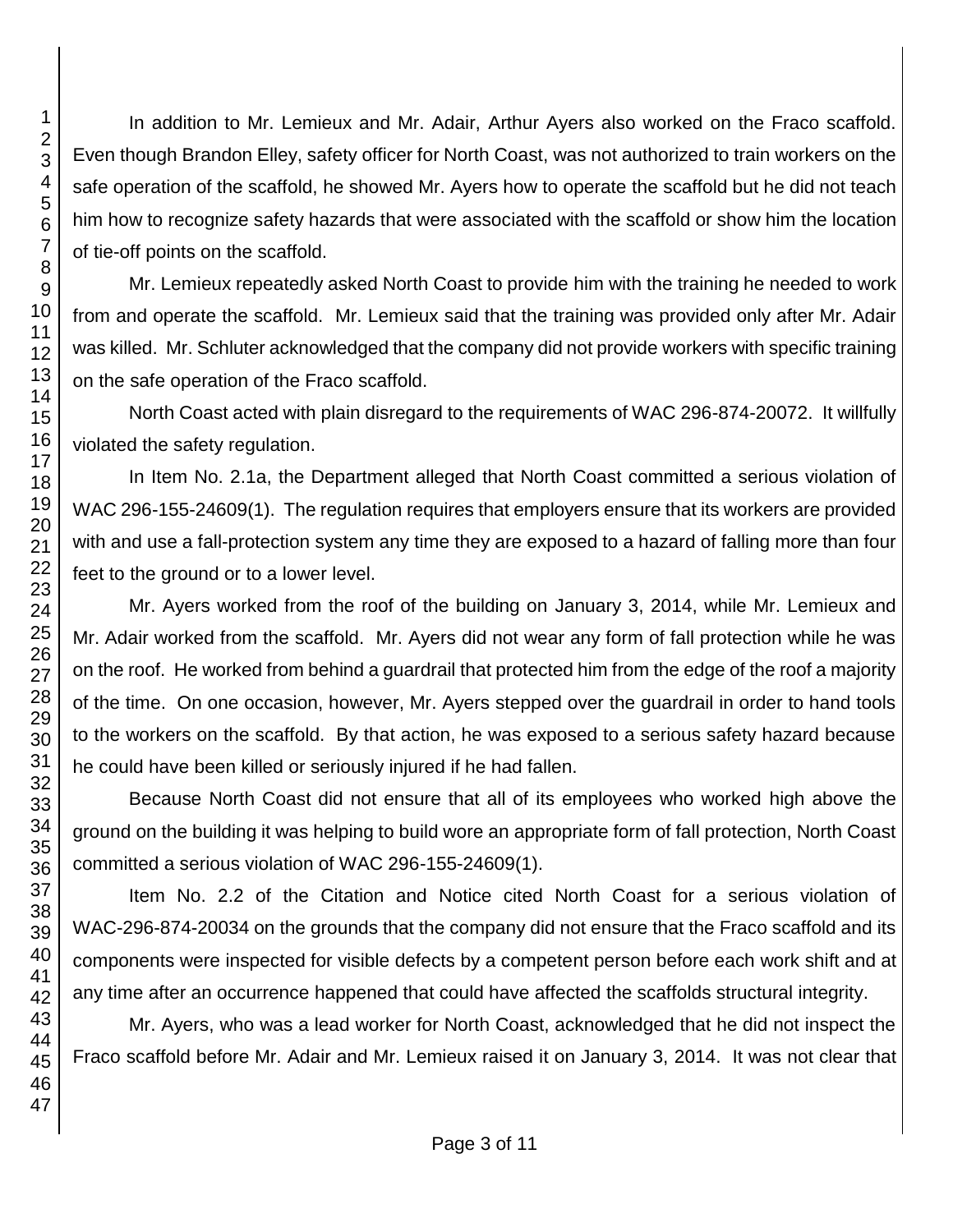he was a competent person to do so within the meaning of the safety regulation. The record established that no other North Coast employee inspected the scaffold before it was used that day.

It is self-evident that had the scaffold failed to work properly, a substantial probability existed that Mr. Adair and/or Mr. Lemieux would have been killed or seriously injured. The violation that North Coast acknowledged happened was a serious violation of WISHA regulations.

Item No. 2.3 of the Citation and Notice declared that North Coast committed a serious violation of WAC 296-874-20060 because it failed to ensure that vertical lifelines were protected from sharp edges and abrasion. The vertical lifelines that Mr. Adair and Mr. Lemieux used originated from the rooftop of the building, where they were anchored. The lifelines did not have a protective softener, that is, an outer sleeve that would have prevented the lifelines from directly contacting the edge of the roof. Although the roof rim did not have a sharp edge, the rim was composed of abrasive material, as was evident from photographs of the roofs edge. The Department's inspector noticed that one of the lifelines was damaged. Had any of the lifelines given way because of abrasion, the worker attached to it was exposed to a hazard of falling several stories and being killed or sustaining serious injuries. The violation was serious.

Item No. 3.1 of the Citation and Notice declared that North Coast committed one general violation of WAC 296-155-110(9)(a) because it did not conduct walk-around safety inspections at the beginning of the job at which Mr. Adair was killed and it did not thereafter conduct joint weekly walk-around inspections with a member of management, and an employee-elected worker representative. Mr. Ayers and Mr. Lemieux told the Department's inspector that North Coast did not conduct weekly safety meetings. North Coast did produce records of such meetings when the inspector requested them. The record establishes that North Coast committed a general violation of the safety rule.

We now discuss Item Nos. 1.2 and 2.1b, the alleged violations the Proposed Decision and Order vacated. Our industrial appeals judge reasoned that North Coast's failure to document the kind of training that its workers underwent before they were assigned to work on a scaffold with lifelines and its failure to develop and implement a written site-specific fall-protection plan were mere documentation deficiencies, and were not willful or serious because they did not result in a substantial probability that death or physical harm would ensue. We disagree.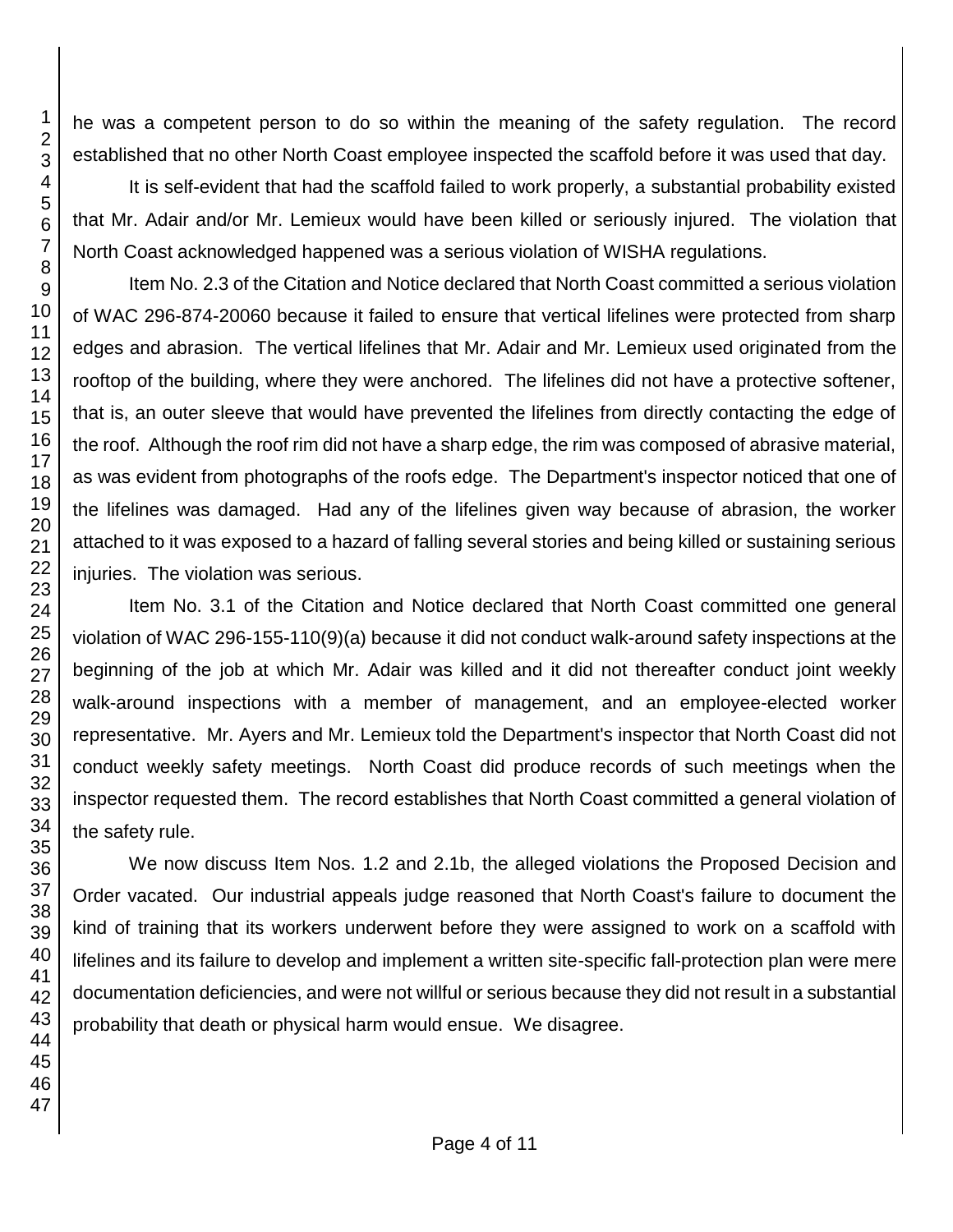The hazard presented by a serious safety violation is one that creates a substantial probability that the violation will result in a worker's death or physical harm.<sup>2</sup> Substantial probability does not mean that a safety violation will probably result in death or serious physical injury on a particular work site; it means that should harm result because of the violation, the harm would probably be death or serious physical harm.<sup>3</sup>

Item No. 2.1b of the Department's Citation and Notice asserted that North Coast committed a serious violation of WAC 296-155-24611(2) in that it did not develop and implement a written fallprotection work plan specific to each area of the work place where fall hazards of at least 10 feet existed. A written site-specific fall-protection plan would have identified the abrasive edge of the rim of the building as a hazard. It would have emphasized to Mr. Adair and Mr. Lemieux that it was essential that they be tied off at all times because a wide gap existed between the workface of the building they were working and the scaffold that they were standing on and because they would be working on a plank that stretched from the scaffold to near the building's workface.

Item No. 1.2 of the Citation and Notice penalized North Coast for a willful violation of WAC 296- 155-24621(01). The regulation has two parts. Part one requires an employer to document and keep on file all training mandated by the second part of the regulation. Part two directs employers to retrain employees when the employer has reason to believe that affected employees who have already been trained do not have the understanding and skill required to work safely. One example the regulation cites as requiring retraining is when changes in the types of fall-protection systems or equipment to be used render prior training obsolete.

One of the purposes of WAC 296-155-24621(01) is to alert employers when their employees require additional training to continue to work safely. Mr. Lemieux and Mr. Adair had no prior experience on how to safely use a vertical lifeline fall-protection system and a Fraco scaffold. Their prior fall-protection system and scaffold training was obsolete for that reason. Because North Coast did not document the kinds of training their workers had, they were unable to ascertain prior to work beginning that the training its employees who were using the Fraco scaffold and vertical lifelines previously had was obsolete under the circumstances that existed on January 3, 2014.

If an accident occurred because North Coast failed to warn its employees of safety hazards in a written fall-protection plan, a substantial probability existed that a worker would have been killed or

l *In re Erection Co. (II)*, BIIA Dec., 89 W142 (1990)

*Mowat Constr. Co. v Department of Labor and Indus.*, 148 Wn. App. 920 (2009)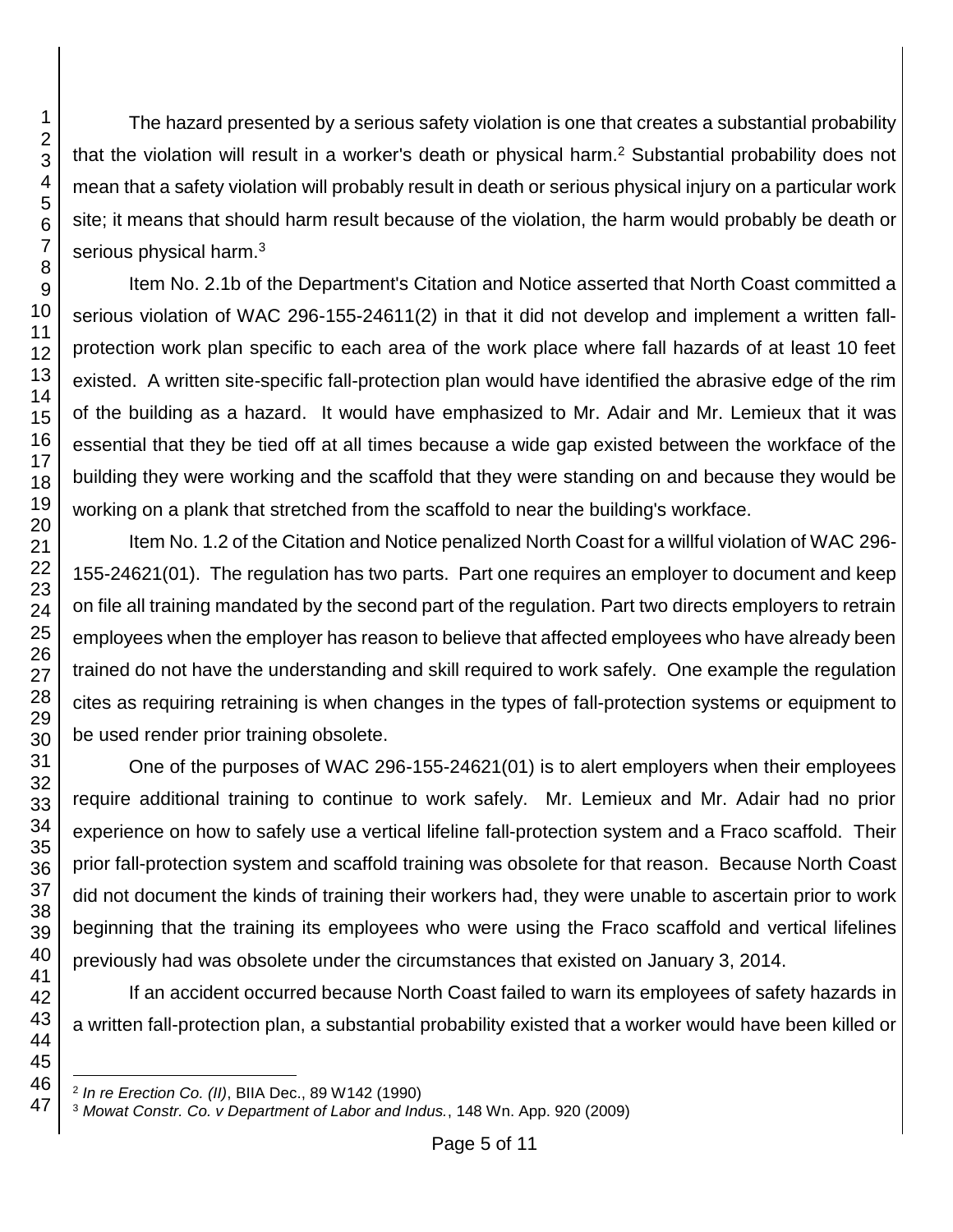seriously injured. The employer's failure to ensure and document that employees were trained and retrained in fall-protection procedures demonstrates an indifference to safety rules. It is more likely than not that the failure to properly train its workers and to develop a site-specific fall-protection plan for North Coast's work site contributed to Mr. Adair's fatal fall. Violation 1-2 and 2.1b are willful and serious within the meaning of WISHA.

#### **DECISION**

The employer, North Coast Iron Corp., filed an appeal with the Department of Labor and Industries' Safety Division on July 21, 2014. The Department transmitted the appeal to the Board of Industrial Insurance Appeals on July 30, 2014. The employer appeals Citation and Notice No. 316961911 issued by the Department on July 2, 2014. In this notice, the Department alleged that North Coast Iron Corp. committed three willful, four serious, and one general violation of provisions of the Washington Industrial Safety and Health Act. The Citation and Notice is correct and is affirmed.

### **FINDINGS OF FACT**

- 1. On September 30, 2014, an industrial appeals judge certified that the parties agreed to include the Jurisdictional History in the Board record solely for jurisdictional purposes.
- 2. On January 3, 2014, Aaron Adair, a welder and designated lead worker for North Coast Iron Corp. (North Coast), performed welding activities on a Fraco scaffold that did not have a guardrail, was 72 feet above ground level, and was more than 14 inches from the work face of the building to which he was welding steel. A plank extended from the scaffold so Mr. Adair could access the work face.
- 3. North Coast did not supply a complete fall protection system to Mr. Adair and William Lemieux, who also worked with Mr. Adair on the Fraco scaffold on January 3, 2014. The workers borrowed vertical lifelines from the general contractor at the work site, two of which had an approved rope grab system for fall protection but one was rigged with a hand-tied knot because it did not have a rope grab.
- 4. On January 3, 2014, Mr. Adair detached his lifeline from his vertical lifeline, moved across the top of the scaffold, and stepped down to the plank on which he intended to work. As he did so, he tripped on welding lines, and fell 72 feet between the scaffold and the building's work face and was killed.
- 5. The Department properly determined that the hazard created by North Coast's failure to provide its workers with an adequate system of fall protection created a safety hazard that was properly rated at 6 on a scale of 6 regarding the severity of the hazard because the result of the hazard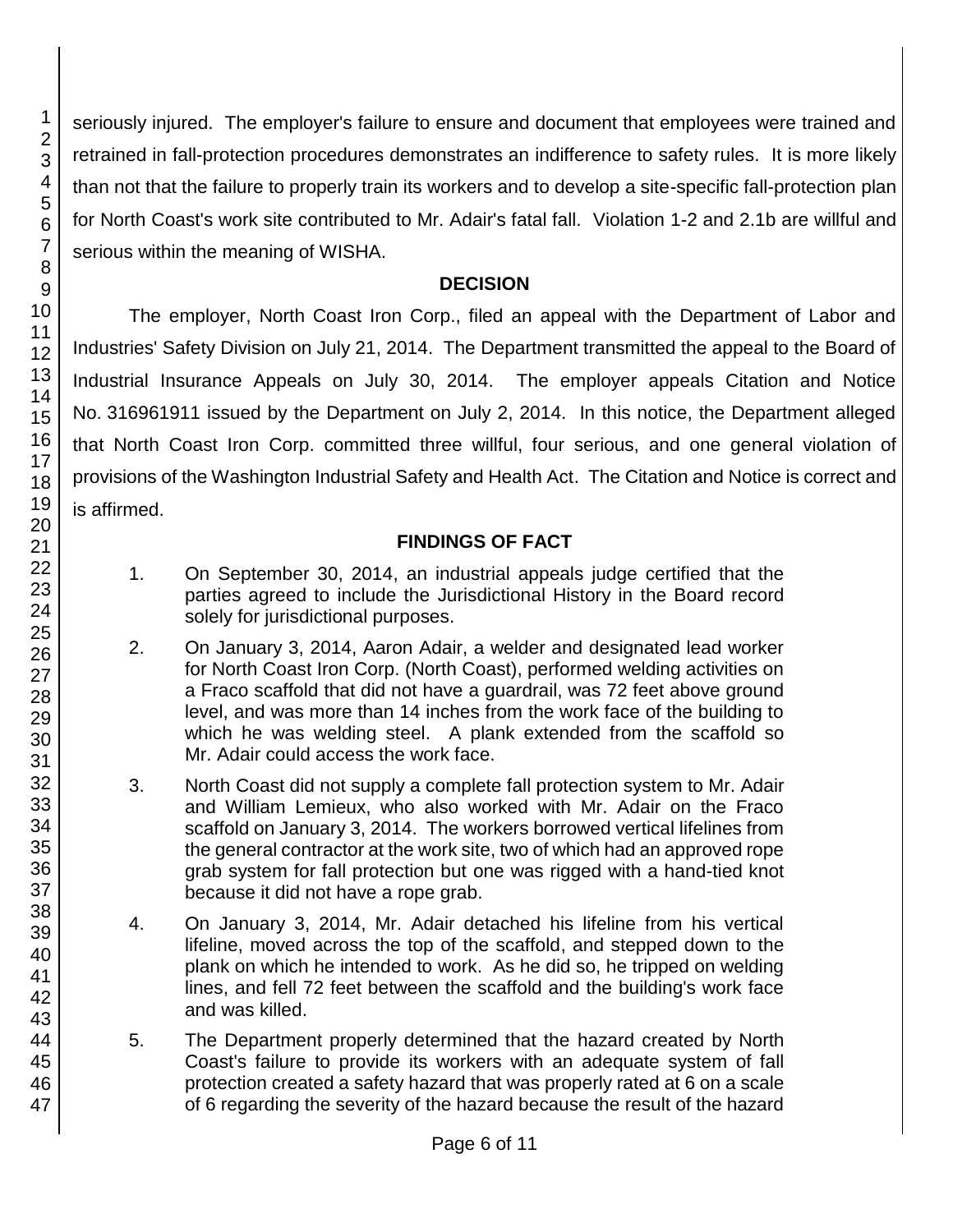would be death or physical harm and was properly measured at 5 on a scale of 6 regarding the probability that the violation would result in a worker's death or physical injury. By adding the probability with the severity, the Department accurately assessed the gravity of the violation at 30, which dictated that the base penalty for which North Coast was liable was \$6,500. North Coast's good faith and history were average, which did not adjust the base penalty but its size was 25 employees or fewer, which led to a \$3,900 reduction in the base penalty. The adjusted penalty for the violation was \$2,600. Because it accurately determined that North Coast's safety violation was willful, the Department properly multiplied the adjusted penalty by 10 and reached an accurate total penalty of \$26,000, which it assessed as Item No. 1.1 in Citation and Notice No. 316961911, dated July 2, 2014.

- 6. On January 3, 2014, North Coast did not document and keep on file the training that its employees had undergone so that it did not retrain Mr. Lemieux and Mr. Adair on the proper use of a Fraco scaffold and vertical lifelines, which the workers had not previously used. Their prior training was obsolete.
- 7. The Department properly determined that the hazard created by North Coast's failure to document and keep on file the training that its employees had undergone created a hazard that it properly rated at a severity of 6 because it could lead to death of physical injury of an employee and a probability of an injury resulting from the hazard at 5. The gravity of the violation was 30, which resulted in a base penalty of \$6,500. The Department used the same ratings for good faith, history, and size that it used for the adjusted base penalty regarding Item No. 1.1 and for this violation that was identified as Item No. 1.2, the adjusted base penalty was \$2,600. Because the Department considered the safety violation to be willful, it multiplied the adjusted base penalty by 10 and assessed a penalty against North Coast of \$26,000.
- 8. On January 3, 2014, North Coast did not ensure that its workers who were working on the Fraco scaffold were given specific training to understand the hazards associated with use of the scaffold and the knowledge to work safely on the scaffold.
- 9. The Department properly assessed the severity of the hazard created by North Coast's failure to properly train its employees on the use of the Fraco scaffold at 6 because the violation could result in death or physical injury and the probability of death or injury resulting at 5. That led to a base penalty of \$6,500. The Department used the same ratings for good faith, history, and size that it used for the adjusted base penalty regarding Item Nos. 1.1 and 1.2 and for this violation which was identified as Item No. 1.3, the adjusted base penalty was \$2,600. Because the Department considered the safety violation to be willful, it multiplied the adjusted base penalty by 10 and assessed a penalty against North Coast of \$26,000.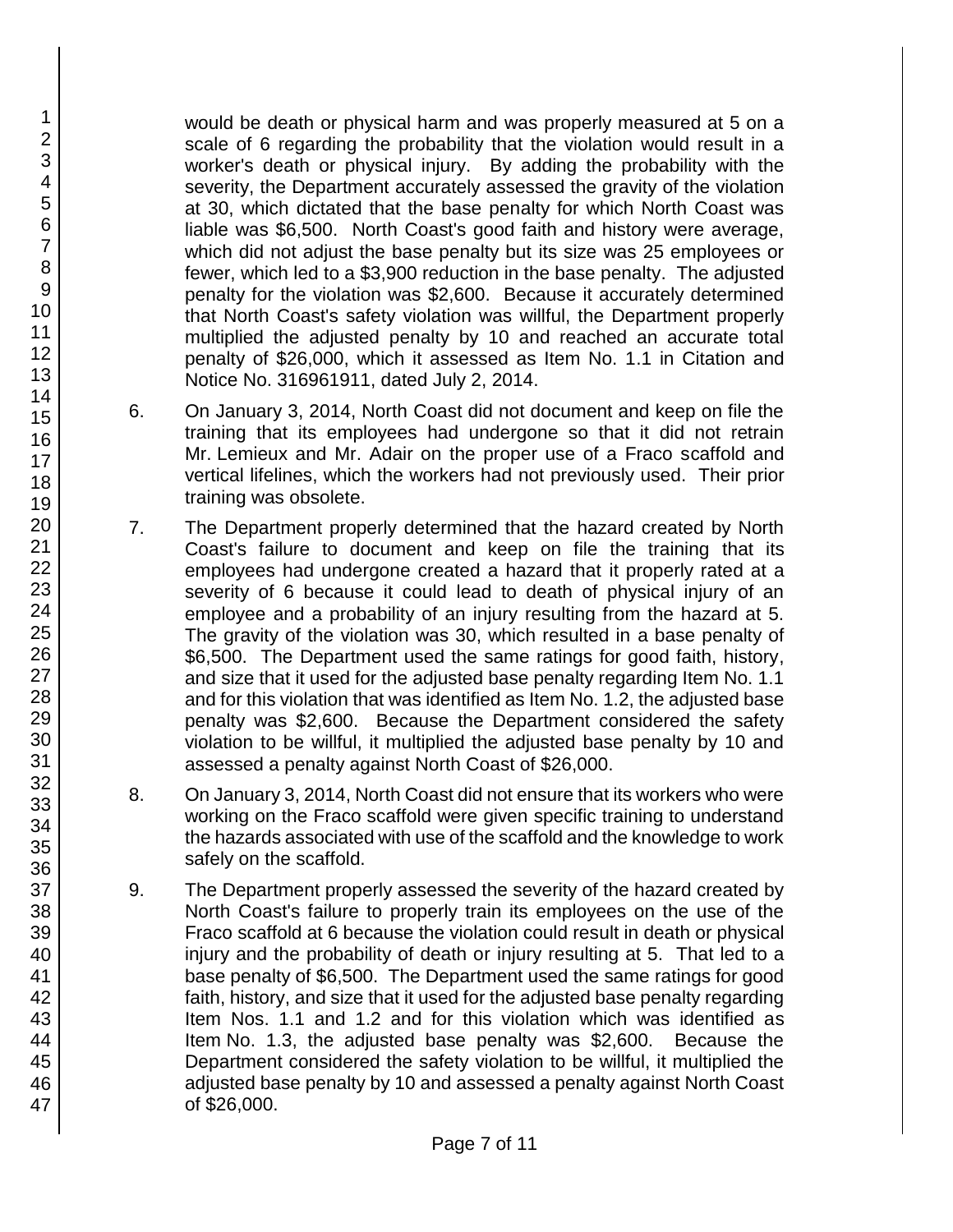- 10. On January 3, 2014, North Coast did not ensure that Arthur Ayers was provided with and used an appropriate system of fall protection while he worked on the roof of the building at the company's work site. He stepped over the guardrail at the edge of the building while not using any fallprotection system and was exposed to a hazard that could result in death of physical injury.
- 11. The Department properly assessed the severity of the hazard created by North Coast's failure to ensure that Mr. Ayers had and used an adequate system of fall protection at 6 because the violation could result in death or physical injury and the probability of death or injury resulting at 1. That led to a base penalty of \$1,000. The Department did not adjust the base penalty based on North Coast's history, but it increased the penalty by \$200 because of the employer's poor faith. It decreased the base penalty by \$600 based on the employer's size. For this violation that was identified as Item No. 2.1a, the adjusted base penalty was \$600, which was also the total penalty assessed for Item No. 2.1a.
- 12. On January 3, 2014, North Coast did not develop and implement a written fall-protection plan that was specific to each area of its work place where fall hazards of at least 10 feet existed.
- 13. The Department grouped the violation for failure to develop and implement a site-specific fall-protection plan, which it identified as Item No. 2.1b, with the penalty it assessed for Item No. 2.1a and no penalty was assessed for the specific violation.
- 14. On January 3, 2014, North Coast did not ensure that the Fraco scaffold and its components were inspected for visible defects by a competent person before work on the scaffold began that day.
- 15. The Department properly assessed the severity of the hazard created by North Coast's failure to have the Fraco scaffold inspected by a competent person at 6 because the violation could result in death or physical injury and the probability of death or injury resulting at 5. That led to a base penalty of \$6,500. The Department did not adjust the base penalty for the company's history but it added \$1,300 to the base penalty for the employer's poor faith. It reduced the base penalty by \$3,900 based on North Coast's size. For the violation, which was identified as Item No. 2.2, the adjusted base penalty and assessed penalty was \$3,900.
- 16. On January 3, 2014, North Coast did not ensure that the vertical lifelines that its workers on the Fraco scaffold were using were protected from sharp edges and abrasion where they were tossed over the side of the building.
- 17. For the failure to protect the lifelines, which it identified as Item No. 2.3, the Department assessed the severity of the hazard created by the safety violation at 6 because the hazard could lead to death or physical injury, and it assessed the probability that such a result would ensure at 3. The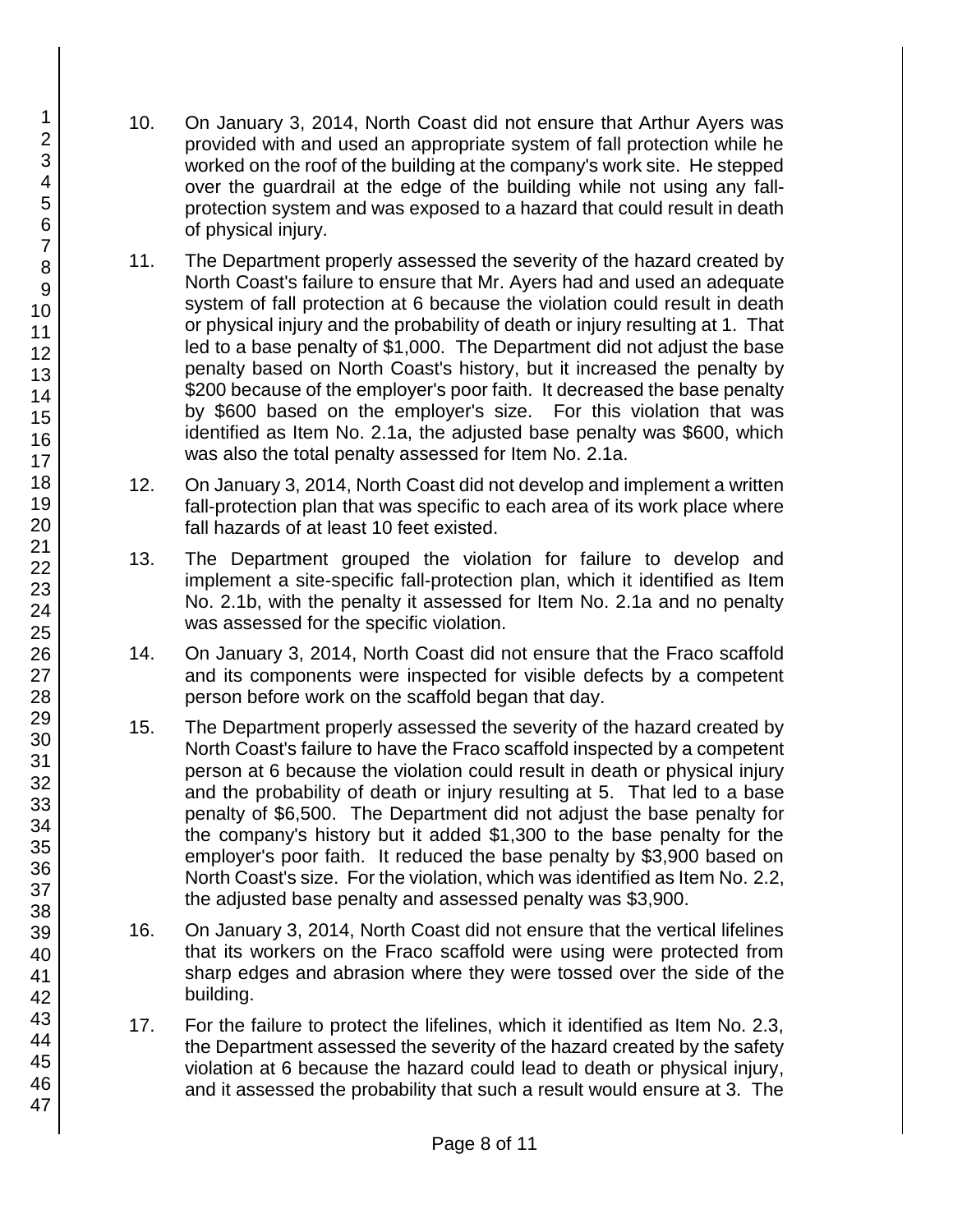base penalty of \$4,500 was not adjusted for the employer's history, but the penalty was increased by \$900 for the employer's poor faith. The penalty was reduced by \$2,700 because of North Coast's size. The adjusted base penalty and the total penalty the Department assessed against North Coast for the violation was \$2,700.

- 18. North Coast did not conduct walk-around safety inspections of its work site before it began work at the beginning of the project and it did not do so on January 3, 2014.
- 19. The Department did not assess a penalty against North Coast for its general violation of safety regulations, which it identified as Item No. 3.1.

#### **CONCLUSIONS OF LAW**

- 1. The Board of Industrial Insurance Appeals has jurisdiction over the parties and subject matter in this appeal.
- 2. On January 3, 2014, North Coast committed a willful violation of WAC 296-874-20054, as alleged as Item No. 1.1 in Citation and Notice No. 316961911 issued by the Department of Labor and Industries on July 2, 2014.
- 3. On January 3, 2014, North Coast committed a willful violation of WAC 296-155-24621(01), as alleged as Item No. 1.2 in Citation and Notice No. 316961911 issued by the Department of Labor and Industries on July 2, 2014.
- 4. On January 3, 2014, North Coast committed a willful violation of WAC 296-874-20072, as alleged as Item No. 1.3 in Citation and Notice No. 316961911 issued by the Department of Labor and Industries on July 2, 2014.
- 5. On January 3, 2014, North Coast committed a serious violation of WAC 296-155-24609(1), as alleged as Item No. 2.1a in Citation and Notice No. 316961911 issued by the Department of Labor and Industries on July 2, 2014.
- 6. On January 3, 2014, North Coast committed a serious violation of WAC 296-155-24611(2), as alleged as Item No. 2.1b in Citation and Notice No. 316961911 issued by the Department of Labor and Industries on July 2, 2014.
- 7. On January 3, 2014, North Coast committed a serious violation of WAC 296-874-20034, as alleged as Item No. 2.2 in Citation and Notice No. 316961911 issued by the Department of Labor and Industries on July 2, 2014.
- 8. On January 3, 2014, North Coast committed a serious violation of WAC 296-874-20060, as alleged as Item No. 2.3 in Citation and Notice No. 316961911 issued by the Department of Labor and Industries on July 2, 2014.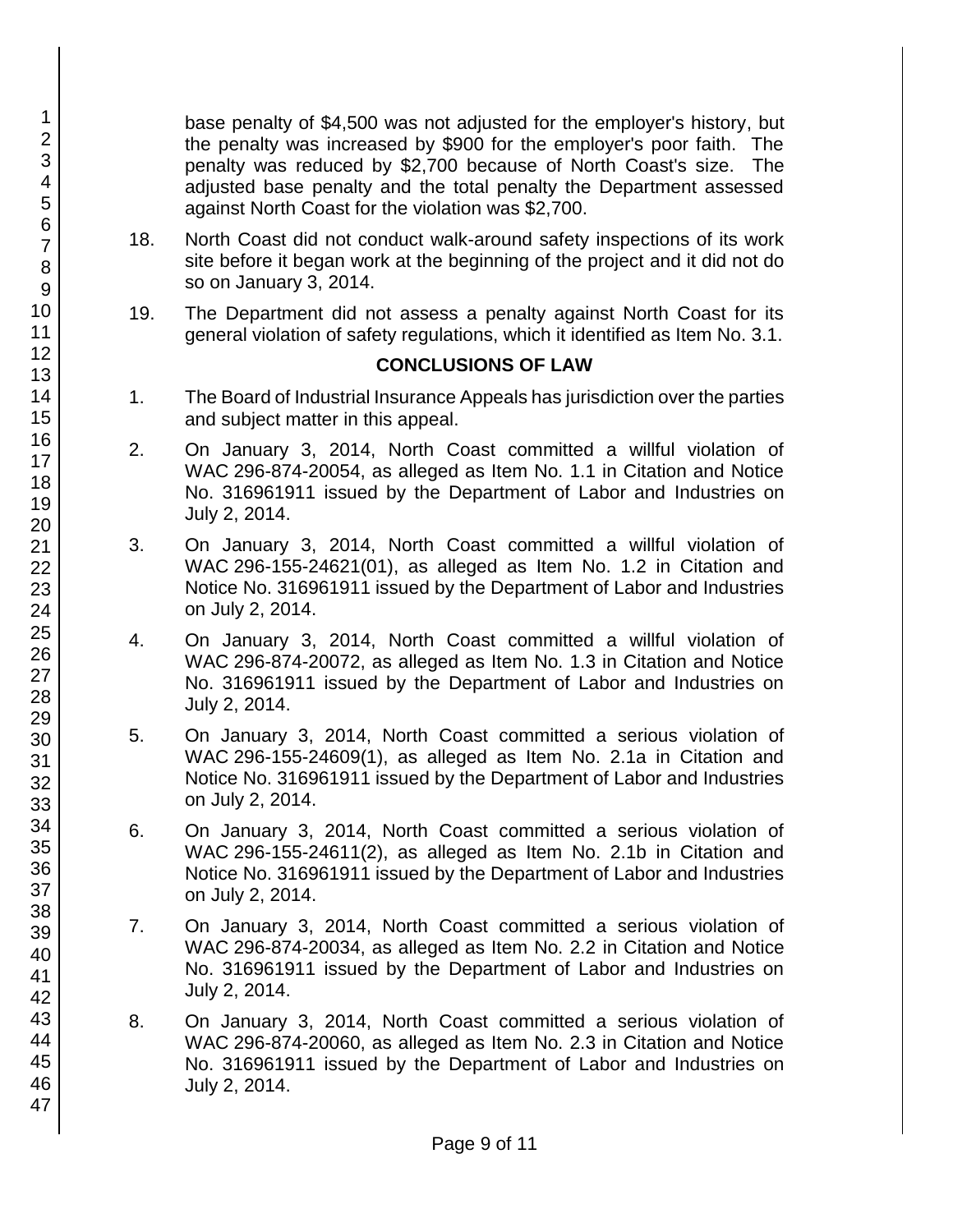- 9. On January 3, 2014, North Coast committed a general violation of WAC 296-155-110(9)(a), as alleged as Item No. 3.1 in Citation and Notice No. 316961911 issued by the Department of Labor and Industries on July 2, 2014.
- 10. Citation and Notice No. 316961911 of the Department of Labor and Industries dated July 2, 2014 is correct and it is affirmed.

Dated: September 7, 2016.

#### BOARD OF INDUSTRIAL INSURANCE APPEALS

| /s/              |             |
|------------------|-------------|
| DAVID E. THREEDY | Chairperson |

/s/ FRANK E. FENNERTY, JR. Member